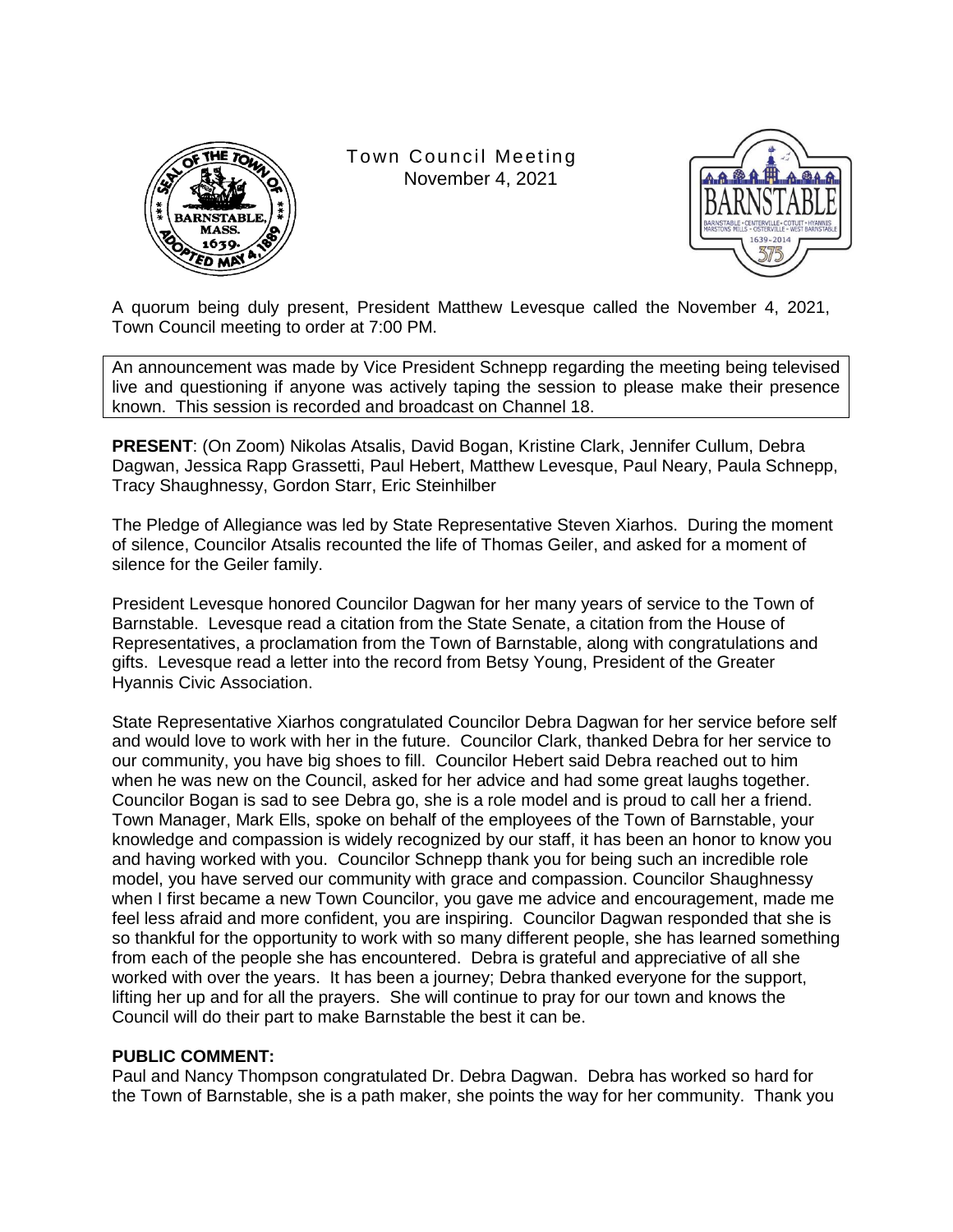for your friendship and your service, looking forward to relaxing times together.

Andre King where do I begin, thank you for your support through the years; a dear friend of mine is your nephew, you have been a role model for my friend. Until tonight King was not aware of all of her accomplishments; you are an inspiration, Thank you for your successful career.

Tara Vargas Wallace said thank you for going so hard for the issues in our community, you are a mentor, you taught me to move forward with my head up and with grace.

State Representative Kip Diggs, thank you Debra for all you have given to our town, for your strength and commitment, congratulations on whatever comes next in the chapters of your life. Close public comment.

# **TOWN MANAGER COMMUNICATIONS (update Exhibit A)**

Town Clerk, Ann Quirk gave an overview of the new Poll Pads used at the town election.

Planning and Development Director, Elizabeth Jenkins gave an update on the Local Comprehensive Plan (LCP) a community engagement and visioning process for the Town of Barnstable.

(7:45) Councilor Bogan has lost his internet connection

- $\circ$  The Nor'easter resulted in extensive power outages. We are proceeding to search for funding assistance to cleanup.
- o North Bay is closed to shell fishing until further notice
- o Proceeding with the Budget Action Calendar of FY2023
- $\circ$  The Bureau of Local Assessment has approved the Town's assessed valuations that will be used to set the FY2022 tax rate
- o Conversations continuing with Vineyard Wind
- o Environmental Protection Agency (EPA's) Commitments to Action 2021-2024
- $\circ$  Town of Barnstable's Department of Public Works continues sewer construction for the Strawberry Hill Road Sewer Expansion Project
- $\circ$  Cape Cod Gateway Airport has been busy completing many tasks associated with the Airport Business Plan
- $\circ$  The Veterans Day parade will take place in Hyannis on Thursday, November 11<sup>th</sup>

## **Councilor questions and comments:**

(Clark) has concerns for the resident's ability to bring storm debris to the transfer station; (Per a conversation with Director of Public Works, Dan Santos, our town is permitted by Department of Environmental Protection (DEP) to accept leaves and grass clippings only) given that many other towns are accepting debris, Yarmouth, Brewster, Chatham, Dennis and Sandwich can we modify our application to the DEP going forward. (Ells) we do not recommend people bringing large tree limbs and storm debris to our Transfer Station, we would have to have large scale grinder equipment, given the size of the Town of Barnstable the other towns you referenced are much smaller, if we do need to go to that it would not be at the Transfer Station, many residents are putting their brush out on the side of the road. We may have to look to an alternative site. (Clark) appreciate your overview, but in your report you mentioned that residents may move brush to the roadside, if there was depot or a place for folks to bring the debris, it would be good to have an alternative location rather than the roadside. (Ells) it isn't that easy for the residents to load up this type of debris, so they end up using a contractor to help, and this brings other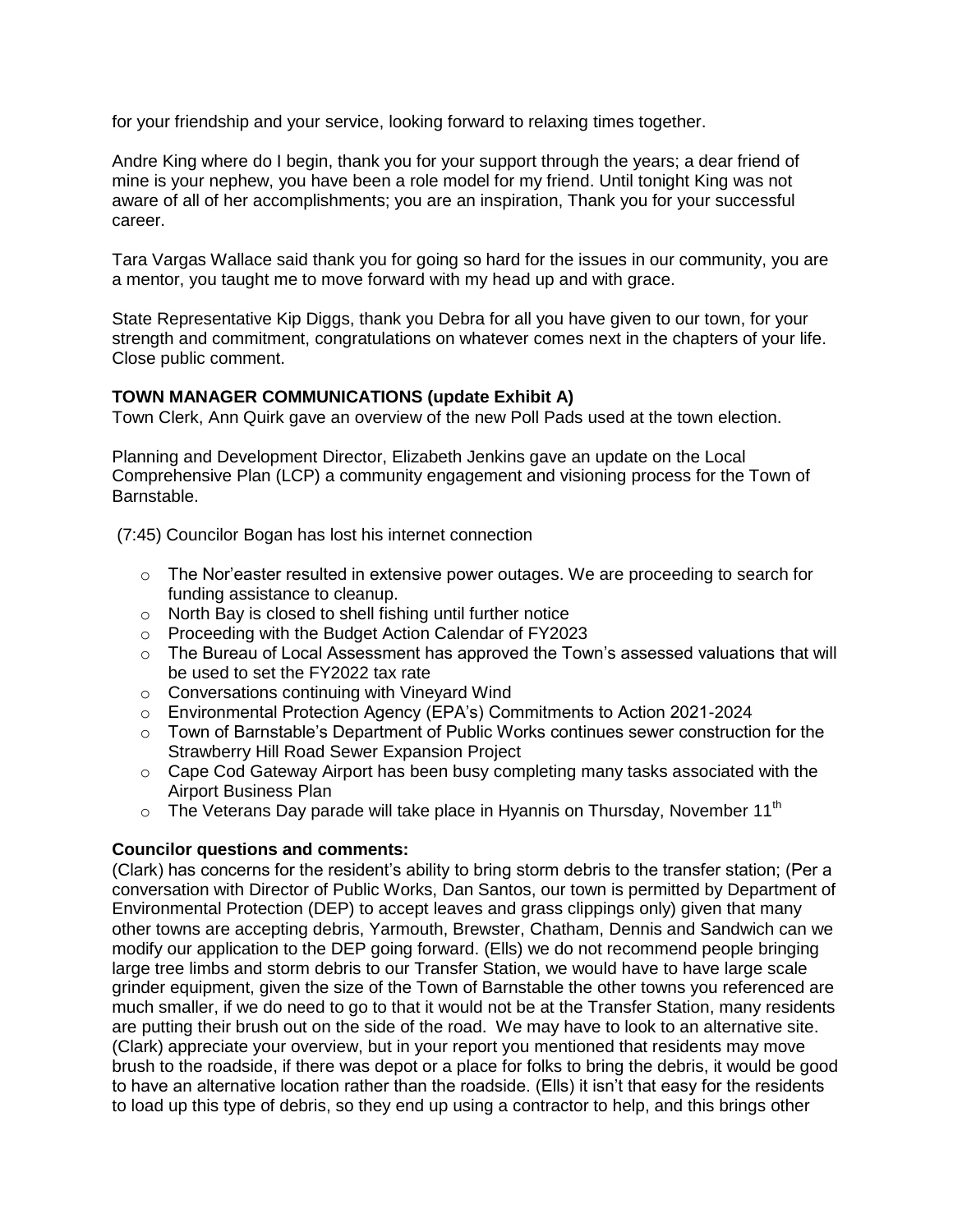problems. Many of us will wait until January  $15<sup>th</sup>$  to do the burning of the debris. If we need to we will go before the DEP for excessive amounts of brush. (Levesque) we have seen many comments regarding the storm debris, we would have to find another site for this large amount of debris, we just do not have the space for this type of debris. (Rapp Grassetti) This effort is going to take place. Are you going to put out a Public Service Announcement (PSA) of how the residents should put the debris out for pick up? We need to make provisions for our town to pick up storm debris. I can foresee some people (contractors) putting debris on the side of the road. We should have something in place for this kind of storm debris in the future (Ells) we need further discussion, we don't want to see materials dumped in other areas. We are concerned for our residents not having the ability to bring the debris, we are starting with main roads then to secondary roads, it will take months to pick up and grind this debris. We should in advance articulate how we are going to take care of this in the future. This is going to require large scaled commercial grinders in neighborhoods running twenty-four seven to grind this debris up. (Rapp Grassetti) Maybe this is a time for the Town to keep the wood chips for the alternative septic systems. (Shaughnessy) the Town of Yarmouth is more than happy to take your money to dispose of your large yard debris. (Schnepp) Children from ages 5-11 will be able to have vaccines; will the Town of Barnstable have any role in offering this? (Clyburn) We have been in contact with our vaccination partners, we believe that the County and Physicians offices have enough vaccine to take care of the children; we have not heard of concerns from the community that this is a concern. (Schnepp) we have a zoning ordinance that has been referred to the Planning Board that will be heard by the Town Council, I could not find the solar array ordinance on the website (Jenkins) will make sure that is on the Planning and Development portion of the website.

David Anthony, Director of Property and Risk Management provided an update on our preparation of our application to receive Green Community Certification. Five Criteria need to be met:

- 1. Adopt as-of-right zoning for Renewable Energy generation, Research and Development (R&D) or manufacturing
- 2. Adopt expedited permitting process
- 3. Create an Energy Reduction Plan (ERP) to reduce energy use by 20% in 5 years
- 4. Adopt Fuel Efficient Vehicle Purchase Policy
- 5. Minimize life cycle cost in new construction

Of the five criteria, the first two have been met. We have completed our Energy Reduction Plan (ERP) for the Town, School, and Airport facilities; preparing to appear before the School Committee and Airport Commission over the next 30 days to get the required endorsements.

## **Councilor questions and comments:**

(Starr) impressed with the amount of work that has been done.

# **ACT ON MINUTES**:

Upon a motion duly made and seconded it was to accept the minutes of October 21, 2021 as presented.

**VOTE: PASSES 13 YES**

**Roll Call: Atsalis, Bogan, Clark, Cullum, Dagwan, Rapp Grassetti, Hebert, Levesque, Neary, Schnepp, Shaughnessy, Starr, Steinhilber.**

**COMMUNICATIONS- from elected officials, boards, committees, and staff commission reports, correspondence and announcements:**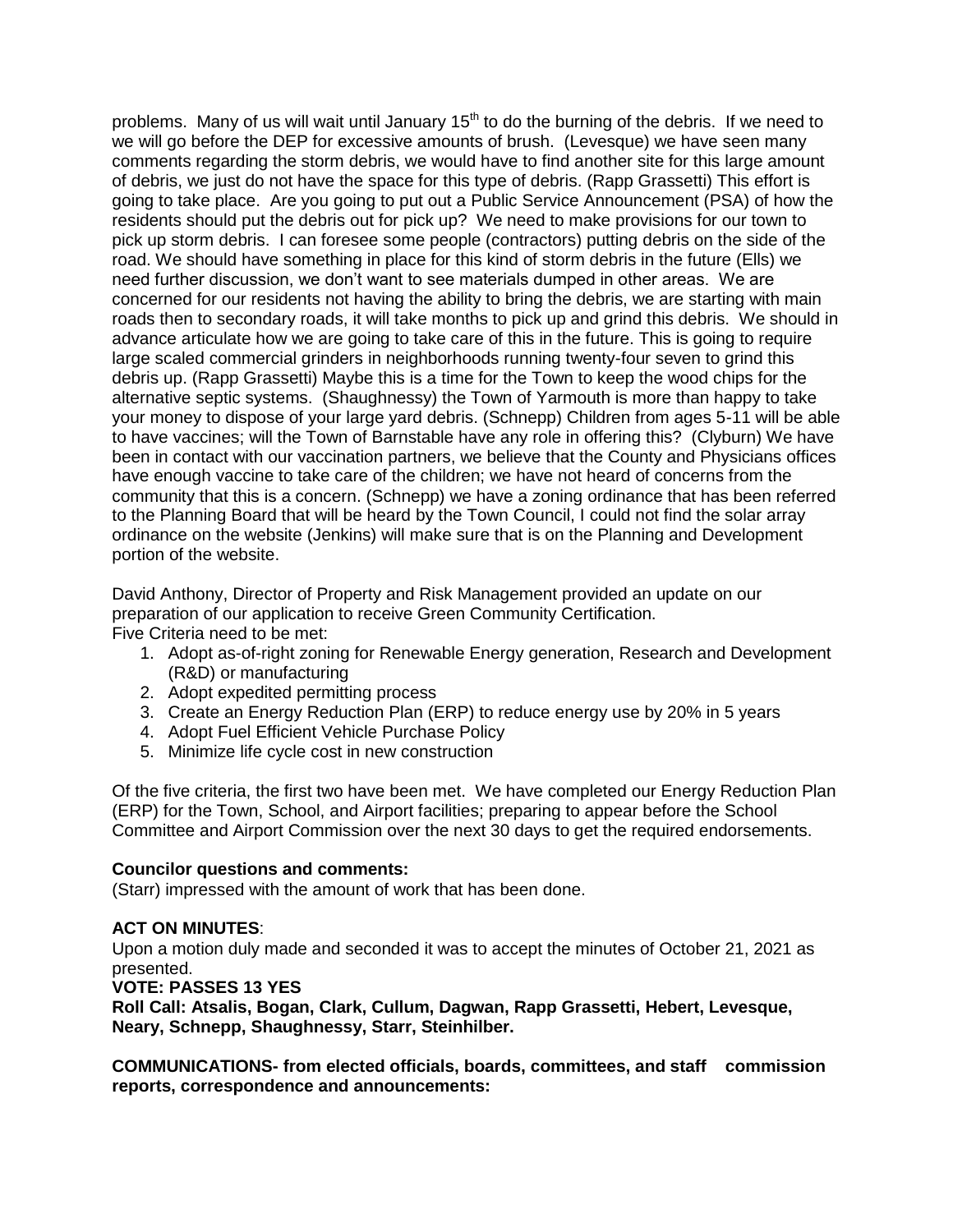(Clark) Recognized the retirement of I.T. Department Director, Dan Wood, enjoy your welldeserved retirement. (Hebert) The on-going work for the sewer, the DPW workers are considerate, a smooth operation and there is a lot more work to be done. (Neary) Hope all the residents have their power back on. This year's Halloween was great, the trick or treat kids came from many towns, we had at least 150 to 160 kids (Cullum) Youth Commission  $8<sup>th</sup>$  Annual Substance Abuse forum.

Short Break to 8:35 PM

# **2022-035 APPROPRIATION AND TRANSFER ORDER IN THE AMOUNT OF \$165,000 IN COMMUNITY PRESERVATION HISTORIC PRESERVATION FUNDS FOR THE RESTORATION WORK TO STURGIS LIBRARY'S BUILDING LOCATED AT 3090 MAIN STREET/RTE 6A, BARNSTABLE INTRO: 10/21/2021, 11/04/2021**

Councilor Starr recused

Lindsey Counsell Community Preservation Committee (CPC) Director gave the rationale for this project. Librarian, Lucy Loomis gave an overview showing pictures of the damage to the building.

Close public hearing

## **Councilor questions and comments**:

(Rapp Grassetti) When this application came before the committee, was anything excluded or not approved or in the newer portion of the building (Counsell) No, all part of the historic building.

Upon a motion duly made and seconded it was

**ORDERED:** That, pursuant to the provisions of the Community Preservation Act, G. L. c. 44B, the amount of One Hundred Sixty-Five Thousand Dollars **(\$165,000)** be appropriated and transferred from the amount set aside for historic resources in the Community Preservation Fund to Sturgis Library to be used for restoration work on Sturgis Library's building at 3090 Main Street/Rte. 6A, Barnstable. The property has an existing Preservation Restriction held by the Town of Barnstable. It is further ordered that the Town Manager be authorized to expend the appropriation subject to oversight by the Community Preservation Committee and to receive, execute, deliver, and record any written instruments for the purposes set forth herein.

#### **VOTE: PASSES 12 YES**

**Roll Call: Atsalis, Bogan, Clark, Cullum, Dagwan, Rapp Grassetti, Hebert, Levesque, Neary, Schnepp, Shaughnessy, Steinhilber.**

# **2022-036 AUTHORIZING THE TOWN MANAGER TO EXECUTE A REGULATORY AGREEMENT BETWEEN THE TOWN OF BARNSTABLE AND DUNROVIN TOO, LLC FOR 68 YARMOUTH ROAD, HYANNIS INTRO: 10/21/2021, 11/04/2021**

Director of Planning and Development, Elizabeth Jenkins, gave the rationale and introduced Attorney Schultz and Mark Hansen owner of the property Open public hearing seeing no one close public hearing

## **Councilor questions and comments**:

(Schnepp) In the zoning waivers the required is 10 feet of green space, what is being provided at the site. (Schultz) Showed a copy of the plan, the sideline that is adjacent to the parking lot, with the asphalt sidewalk (Jenkins) on the east side of the lot to share parking next door on 27 Crocker, to meet parking demands, we are allowed to use the sidewalk for the perimeter (Starr) looking at the rendering of the building itself, it is not conducive to solar panels, because the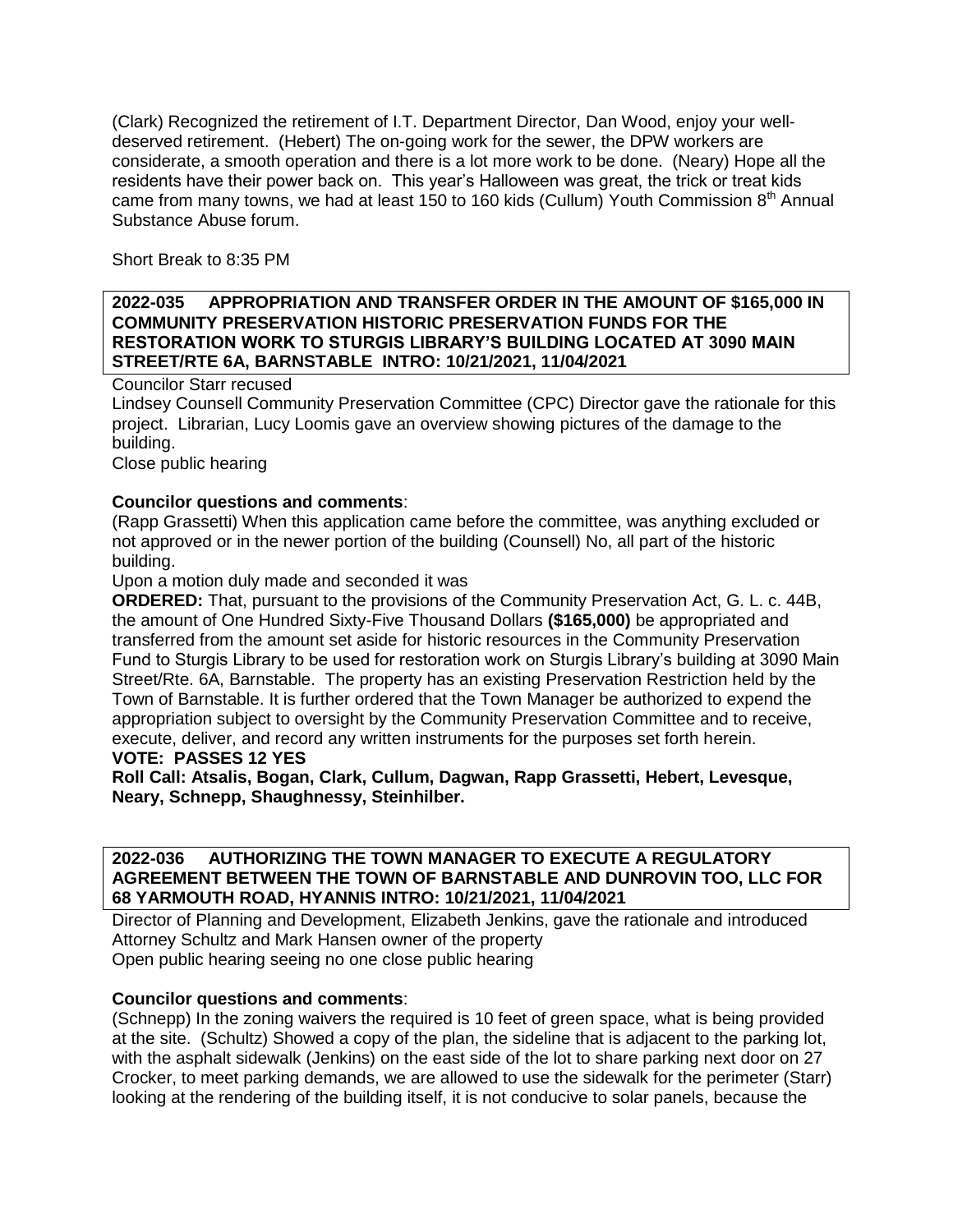roofline runs north to south. (Shaughnessy) on behalf of Precinct 9, happy that Mr. Hansen has chosen to invest in this part of Hyannis, an area that has been rundown for quite some time, it is bringing some much needed neighborhood improvement. I will be supporting this item. (Hebert) Congratulations for the three bedroom units to support our families. (Cullum) In support, thank you for choosing Barnstable and that area (Atsalis) In support, extremely confident this will be a quality build and hope it will impact that whole street, fully support this.

# Upon a motion duly made and seconded it was

**ORDERED:** That the Town Council hereby authorizes the Town Manager pursuant to Section 168-5, General Ordinances of the Code of the Town of Barnstable (the "Code"), to enter into and execute a Regulatory Agreement between the Town of Barnstable and Dunrovin Too, LLC, as presented to the Town Council at this meeting, for the property at 68 Yarmouth Road, Hyannis, 0.33± acres, shown on Town of Barnstable Assessor's Map 327 as Parcel 166, and which is more particularly described in the deed recorded with the Barnstable County Registry of Deeds in Book 32142, Page 260 (the "Property"); and further authorizing the redevelopment of the Property and granting the requested zoning relief pursuant to and as described in said Regulatory Agreement.

# **REGULATORY AGREEMENT**

# Dunrovin Too, LLC 68 Yarmouth Road, Hyannis

This regulatory agreement ("Agreement") is entered into by and between the developer, Dunrovin Too, LLC ("Applicant and/or Developer") with a usual address of 51 Joyce Ann Road, Centerville, MA 02632 and the Town of Barnstable ("Town"), a municipal corporation with a usual address of 367 Main Street, Hyannis, MA 02601, on this \_\_\_ day of \_\_\_\_\_\_\_\_\_, 2021 pursuant to Section 240-24.1 of the Barnstable Zoning Ordinance and Section 168 of the Barnstable Code.

# WITNESS:

WHEREAS, this Agreement shall establish the permitted uses, densities, and parking within the Development (as hereinafter defined), the duration of the agreement, and any other terms or conditions mutually agreed upon between Applicant and the Town;

WHEREAS, the Town is authorized to enter into this Agreement pursuant to Chapters 168 and 240 of the Barnstable Code;

WHEREAS, Applicant is the owner of the property at 68 Yarmouth Road, Hyannis, Massachusetts consisting of 14,230± square feet (0.33± acres), shown on Town of Barnstable Assessor's Map 327 as Parcel 166, and which is more particularly described in the deed recorded with the Barnstable County Registry of Deeds in Book 32142, Page 260 ("the Property") and is located in the MS Medical Services District §240-24.1.4 and Wellhead Protection Overlay District;

WHEREAS, the Property currently contains three (3) three-bedroom units and one (1) studio unit;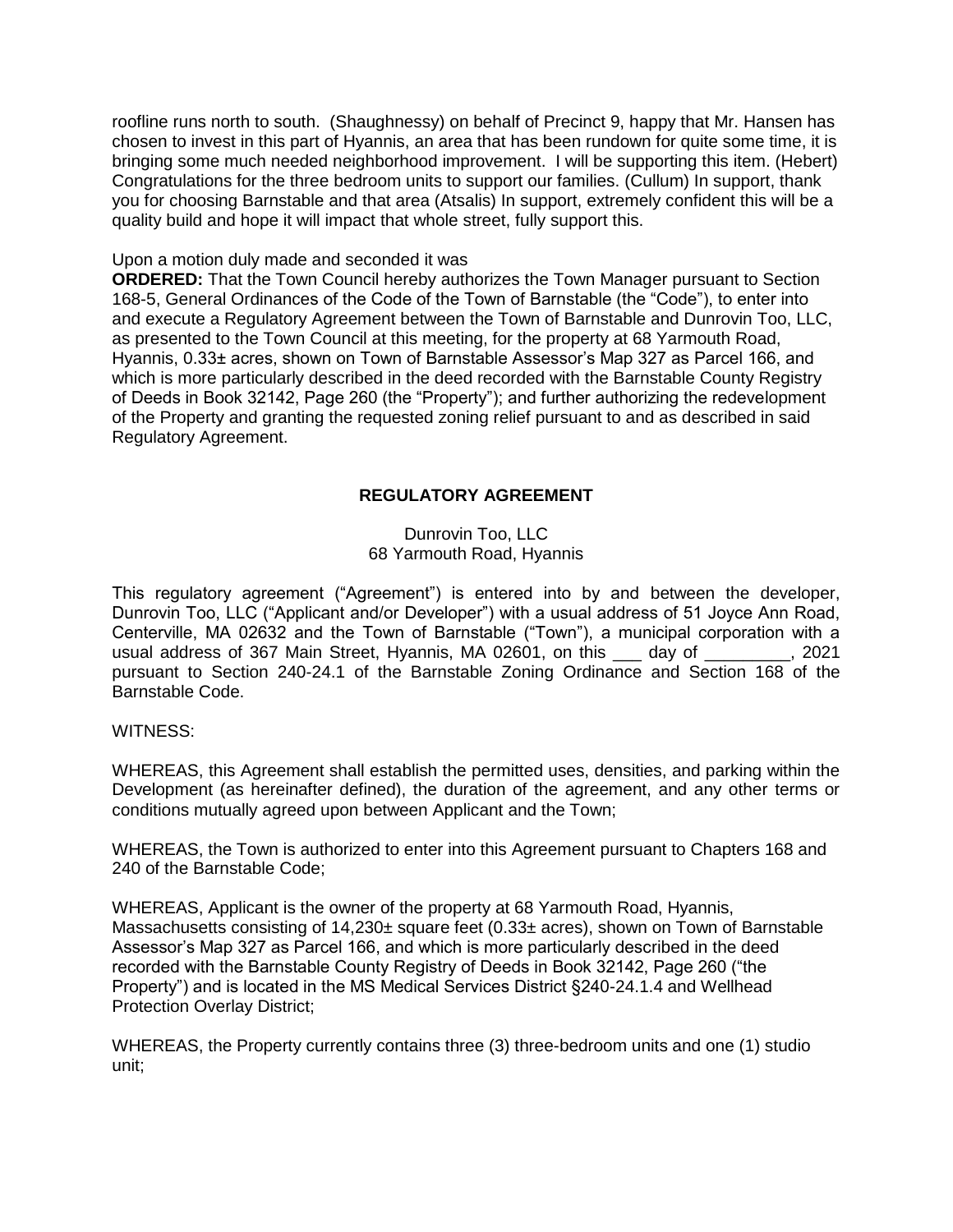WHEREAS, the Applicant proposes to redevelop the Property with four (4) new two story duplex buildings that will contain a total of eight (8) units with a combined total floor area of 9,253 square feet; and the existing structure will be demolished, all as shown on the plans submitted and attached hereto as Exhibit A (hereafter, "Redevelopment Plans", and such proposed site work and improvements all as shown on the Redevelopment Plans are hereafter referred to herein, collectively, as the "Redevelopment");

WHEREAS, prior to applying for this Agreement, the Applicant received approval from the Barnstable Historical Commission for a complete demolition of the structure at the Property. The Redevelopment was reviewed by the Town of Barnstable Site Plan Review Committee on June 17, 2021 (SPR 015-21) and the Site Plan Review Committee voted to find the development proposal approvable subject to the grant of a Regulatory Agreement and other conditions as stated in its letter dated June 17, 2021 (the "Site Plan Approval Letter");

WHEREAS, the Redevelopment is consistent with the Town of Barnstable's Design and Infrastructure Plan;

WHEREAS, the Town and Applicant desire to set forth in this Agreement their respective understandings and agreements with regard to the Redevelopment;

WHEREAS, the Applicant is will to commit the reuse of the Property substantially in accordance with this Agreement and desires to have a reasonable amount of flexibility to carry out the Redevelopment and therefore considers this Agreement to be in its best interest;

WHEREAS, this Agreement shall vest land use development rights with the Applicant/Owner/ and/or its successors for the duration of this Agreement, and such rights shall not be subject to subsequent changes in local development ordinances, with the exception of changes necessary to protect the public health, safety and welfare;

WHEREAS, the Redevelopment will not require regulatory review under the Massachusetts Environmental Policy Act (MEPA);

WHEREAS, the Redevelopment is not subject to review by the Cape Cod Commission as a Development of Regional Impact as it does not trigger any Cape Cod Commission jurisdictional thresholds;

WHEREAS, Applicant has made application to the Planning Board pursuant to Chapter 168 of the Barnstable Code;

WHEREAS, the Redevelopment will not require regulatory review under the Massachusetts Environmental Policy Act (MEPA);

WHEREAS, the Property is located in the Hyannis Growth Incentive Zone (GIZ) as originally approved by the Cape Cod Commission by decision dated April 6, 2006 and redesignated by decision dated April 19, 2018, and as authorized by Barnstable County Ordinance 2005-13, as amended by Barnstable County Ordinance 10-19, 14-05, 17-11, and 18-11, Chapter G, Growth Incentive Zone Regulations of the Cape Cod Commission Regulations of General Application;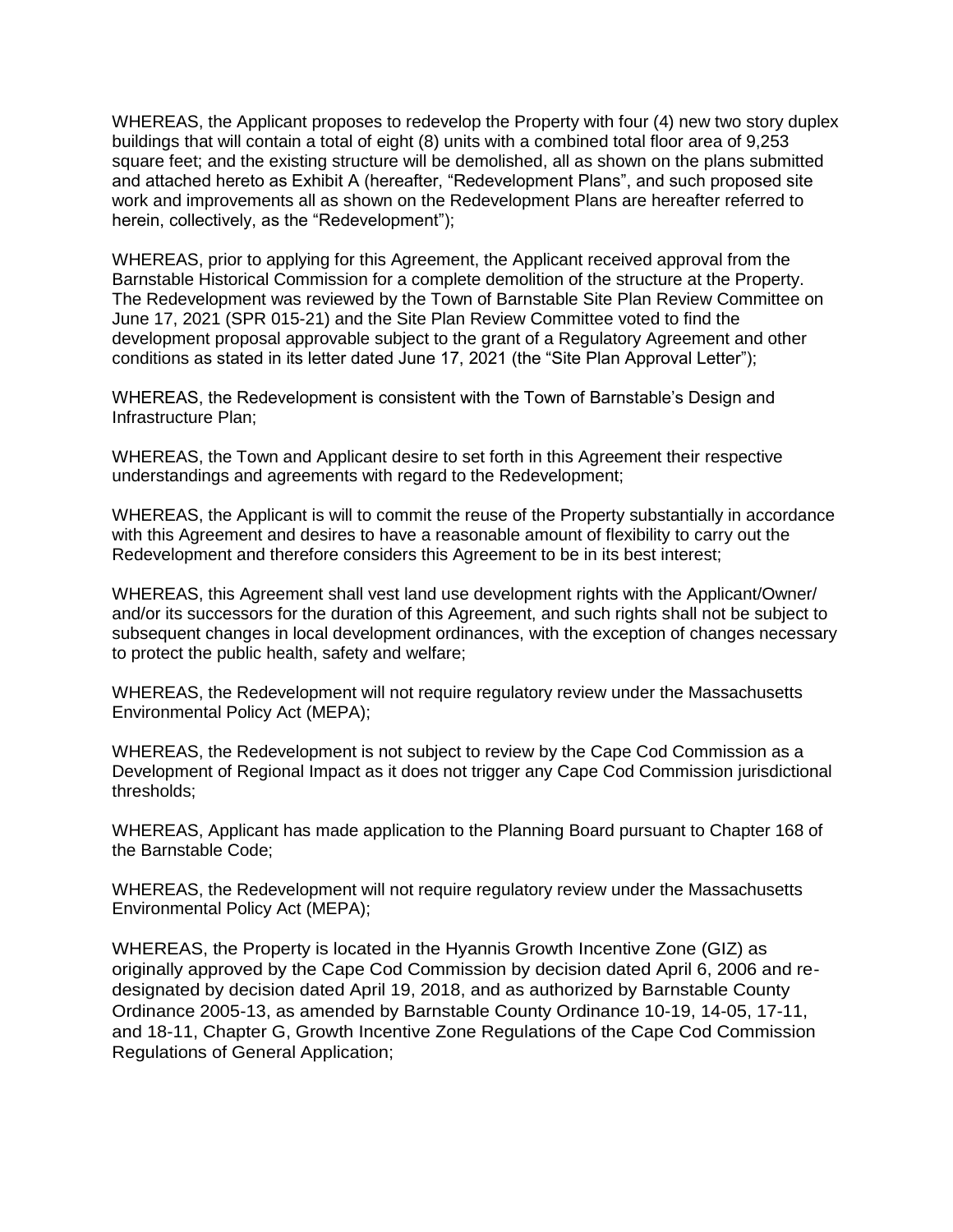WHEREAS, Applicant has undergone a public hearing on the Regulatory Agreement application with the Planning Board and received a majority vote from the Planning Board approving the application on August 23, 2021;

WHEREAS, Applicant has undergone a public hearing on the Regulatory Agreement application before the Town Council and received a 2/3rds vote approving the application on 2021;

WHEREAS, this agreement authorizes the use, intensity of uses and dimensions specified hearing. Any substantial deviation from the authorized terms of this agreement shall require review by the Town Council and Planning Board pursuant to chapter 168–10 of the Code.

NOW, THEREFORE, in consideration of the agreements and covenants hereinafter set forth, and other good and valuable consideration, the receipt and sufficiency of which each of the parties hereto hereby acknowledge to the other, Applicant and the Town do enter into this Agreement, and hereby agree and covenant as follows:

- 1. The Applicant shall redevelop the property as follows:
	- a. the Applicant shall redevelop the Property with four (4) new two story duplex buildings that will contain a total of eight (8) units with a combined total floor area of 9,253 square feet;
	- b. The existing structure at the Property will be demolished and removed;
	- a. The Applicant agrees to construct the project in accordance with the following Redevelopment Plans and specifications submitted to and approved by the Town as shown in Exhibit B, and as modified in accordance with the conditions herein;
		- i. Composite Site Plans entitled Site Redevelopment, 68 Yarmouth Road, Hyannis, MA 02601, prepared by Baxter Nye Engineering & Surveying, dated May 27, 2021, 7 sheets.
		- ii. Proposed Elevations entitled 68 Yarmouth Road, Hyannis MA dated May 20, 2021, 1 sheet.
	- b. Parking will be provided pursuant to an easement, a draft of which is attached hereto as Exhibit C;
	- c. The Applicant agrees to comply with the conditions in the aforesaid Site Plan Approval Letter dated June 17, 2021 (SPR 015-21).

The development rights granted hereunder shall be exercised and development permits may be obtained hereunder for a period of 10 years from the effective date of the Agreement, provided, however, that prior to the expiration of said 10-year period Applicant may request a twelve-month extension to obtain development permits. Upon receipt of necessary development permits, construction shall proceed continuously and expeditiously, but in no case shall construction exceed 2 years from receipt of necessary development permits. Other than a transfer to a single-purpose entity controlled by the Applicant and created specifically for development of the project, the development rights granted under this agreement shall not transfer to another owner without the prior written permission of the Town Manager under Section 168-5 of the Barnstable Town Code.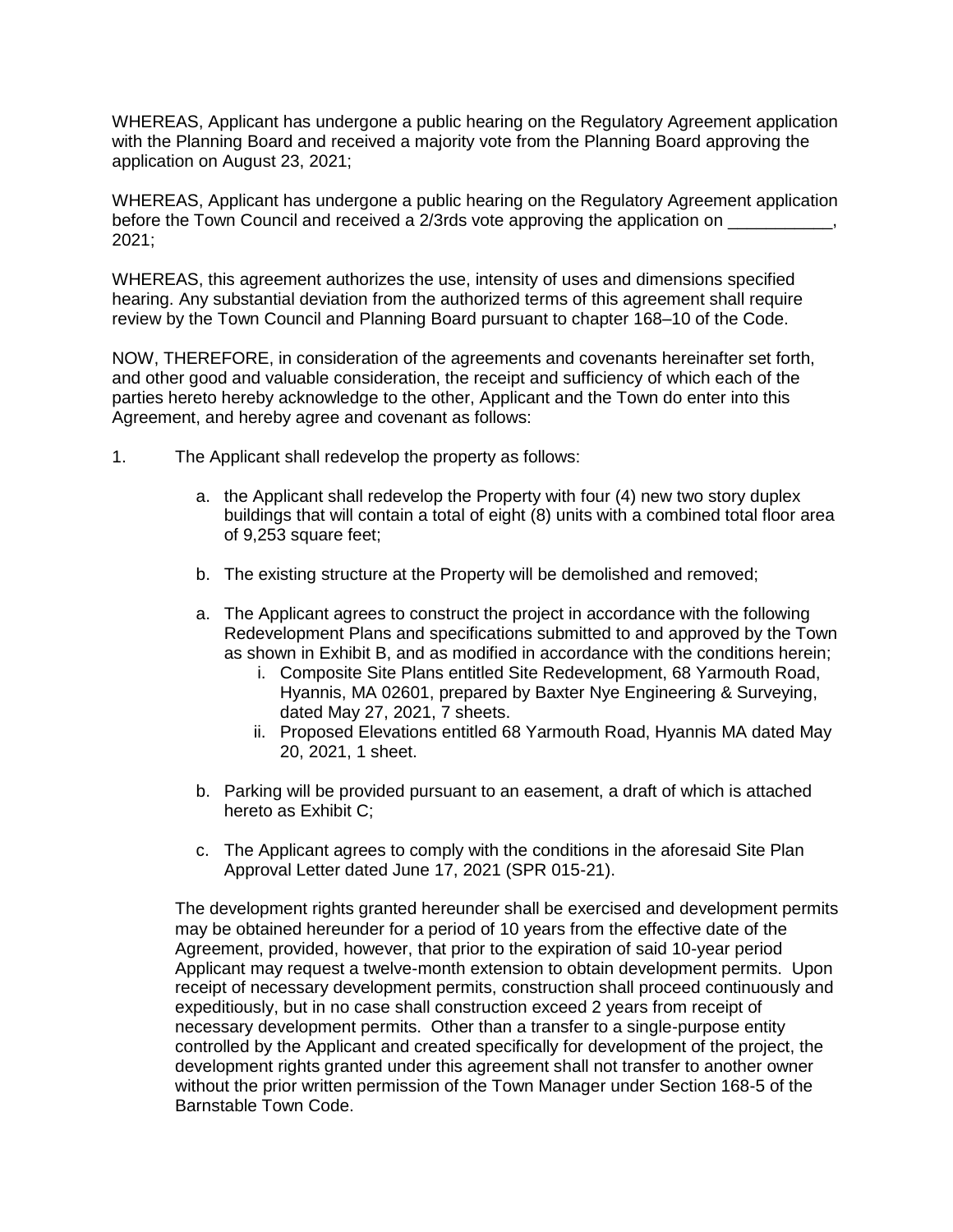- 2. Lighting for the Development shall be contained on-site, shall be down cast, shall not contribute to light pollution of the area, and shall be constructed consistent with the lighting plans identified in paragraph 1.
- 3. The Applicant shall submit an updated landscape plan showing foundation landscaping along the Yarmouth Road frontage and additional tree plantings in common areas (minimum three trees in locations not in conflict with utilities), to the Director of Planning & Development for review and approval with Design and Infrastructure Plan standards prior to the issuance of a building permit. All landscaping within the development shall be low-water use and shall minimize the use of fertilizers and pesticides. All required landscaping shall be installed prior to issuance of the final Certificate of Occupancy.
- 4. All plumbing fixtures in the new units shall be low water use fixtures and other water conservation measures are encouraged in the design and development of the project.
- 5. Applicant shall install a bicycle rack on the property for use of the residents as a Transportation Demand Management measure, prior to the issuance of the first certificate of occupancy. Applicant shall submit an updated site plan showing the location of the bicycle rack and detail of the bicycle rack to the Planning and Development Department for approval prior to issuance of a building permit.
- 6. Applicant shall be responsible for snow plowing and snow removal on the Development site in perpetuity.
- 7. Applicant shall be responsible for providing trash removal on the Development site in perpetuity as is required by Section 54-5(2) of the Code of the town of Barnstable.
- 8. Applicant's minimum lease term of rental units shall be twelve (12) months. Sublease of rental units, if permitted by the Applicant, shall be for a minimum term of sixty (60) days. The lease documents shall be reviewed by the Town Attorney for consistency with the conditions of this Agreement prior to issuance of the first Certificate of Occupancy.
- 9. Subsequent to the issuance of a Certificate of Occupancy for the units, each apartment shall be registered with the Health Division's Rental Registration Program.
- 10. Applicant shall provide calculations demonstrating adequate water flow for fire suppression prepared by a fire protection engineer as required by the Hyannis Fire Department, if required by code.
- 11. Applicant is responsible for obtaining all applicable permits and licenses, including but not limited to the following: foundation permit, building permit, street excavation permit (necessary for work in all public spaces), sewer permits and water permits.
- 12. Applicant will make best efforts to complete construction work in accordance with a construction schedule submitted and approved in writing by the Town of Barnstable Building Commissioner and Hyannis Fire Department prior to the issuance of any foundation or building permits. Applicant shall have two (2) years from the date of commencement of work to complete construction. The construction schedule shall, to the maximum extent feasible, avoid interference with traffic on Yarmouth Road. The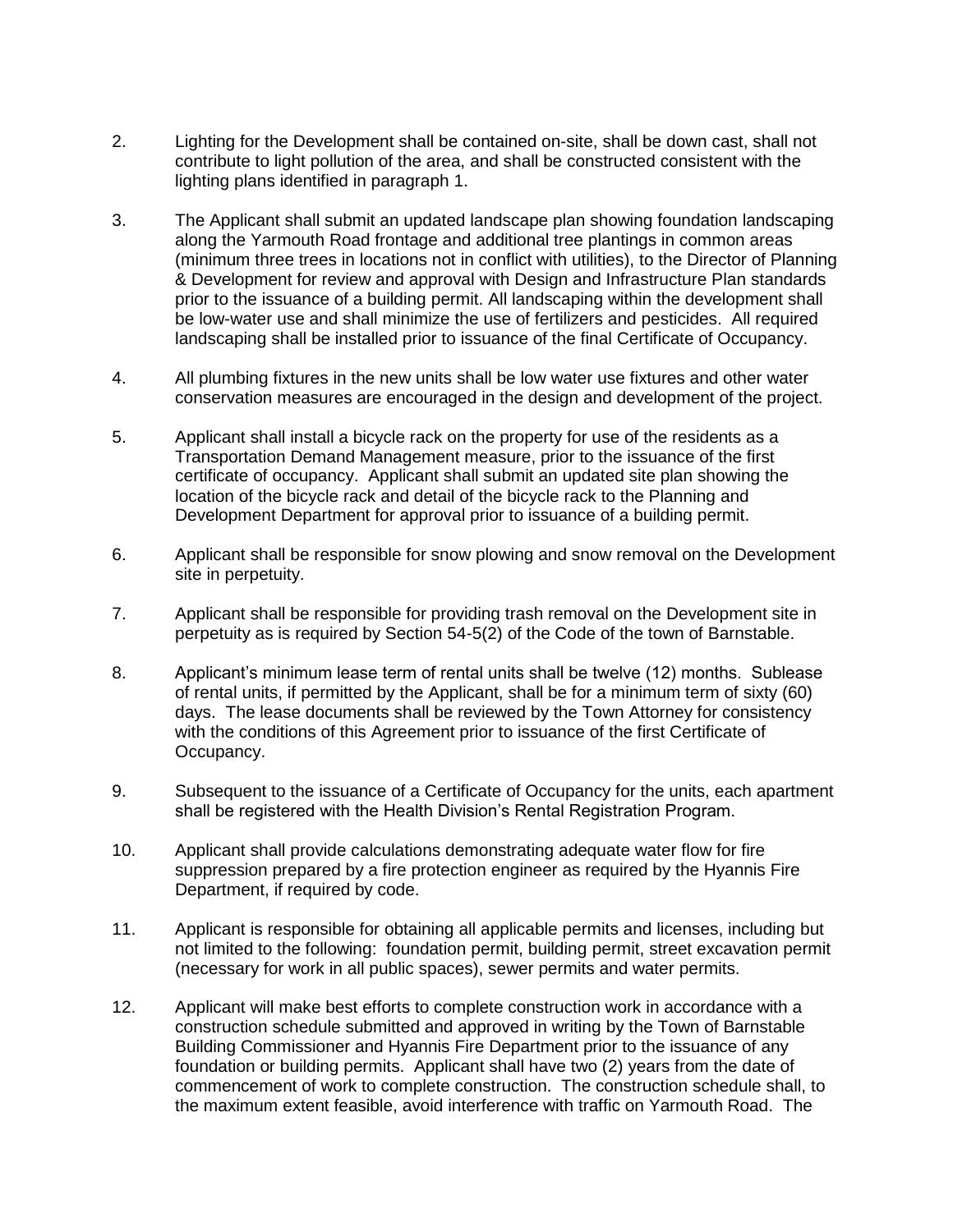Applicant will be responsible for any construction signage, directional signs, and police officers necessary for the performance of the work as determined by Town.

- 13. Exterior construction impacts shall be minimized and construction shall be limited to the hours of 7:00 a.m. to 6:00 p.m. weekdays, and 8:30 a.m. to 2:00 p.m. Saturdays. No construction shall occur on Sundays. The Building Commissioner shall establish protocols to minimize the location of staging, noise, dust, and vibration. Failure to comply with these protocols following written notice from the Building Commissioner shall be grounds for the issuance of a stop work order until agreement as to compliance with the protocols is achieved.
- 14. During all stages in the demolition of the existing foundation and new construction, all vehicles, equipment and materials associated with the development shall be required to be located off the right of ways of Yarmouth Road except as may be required to install utilities, and work authorized by this Agreement and as approved by Public Works and then only on a temporary basis.
- 15. To the extent that the referenced plans do not depict all of the findings and conditions as set forth in this Agreement, revised plans and/or notations shall be provided. In addition to permits, plans and approvals listed above, any and all permits and licenses required shall be obtained.
- 16. The Applicant shall add twelve parking spaces to serve the Redevelopment as shown on the Plans referenced in Paragraph No. 1.
- 17. Changes to the approved Plans referenced in Paragraph No. 1 shall require an amendment to this agreement under either §168-5 or §168-10 of the Barnstable Code, as determined by the Town.
- 18. Construction and demolition debris shall be removed from the Property and shall be reused or recycled to the maximum extent possible.
- 19. The construction of this project will result in the following benefits to the Town:
	- a. The new buildings will significantly improve aesthetics along Yarmouth Road;
	- b. The project will create livable neighborhoods for year-round residents;
	- c. Sufficient parking for the residents and guests; and
	- d. Adhering to smart growth standards and goals by providing attractive new housing opportunities in an area with close accessibility to public transit facilities, shopping, and other amenities which will contribute to the revitalization of Hyannis.
- 20. The Town hereby grants waivers from the following Zoning Ordinance sections as requested by the Applicant:

See Exhibit A attached hereto and incorporated herein by reference.

21. Upon completion of all work, Applicant shall cause a registered engineer or land surveyor to submit as-built plans accompanied by a letter of certification, made upon knowledge and belief in accordance with professional standards that all work has been done in substantial compliance with the approved site plan. This document shall be submitted prior to the issuance of the final certificate of occupancy.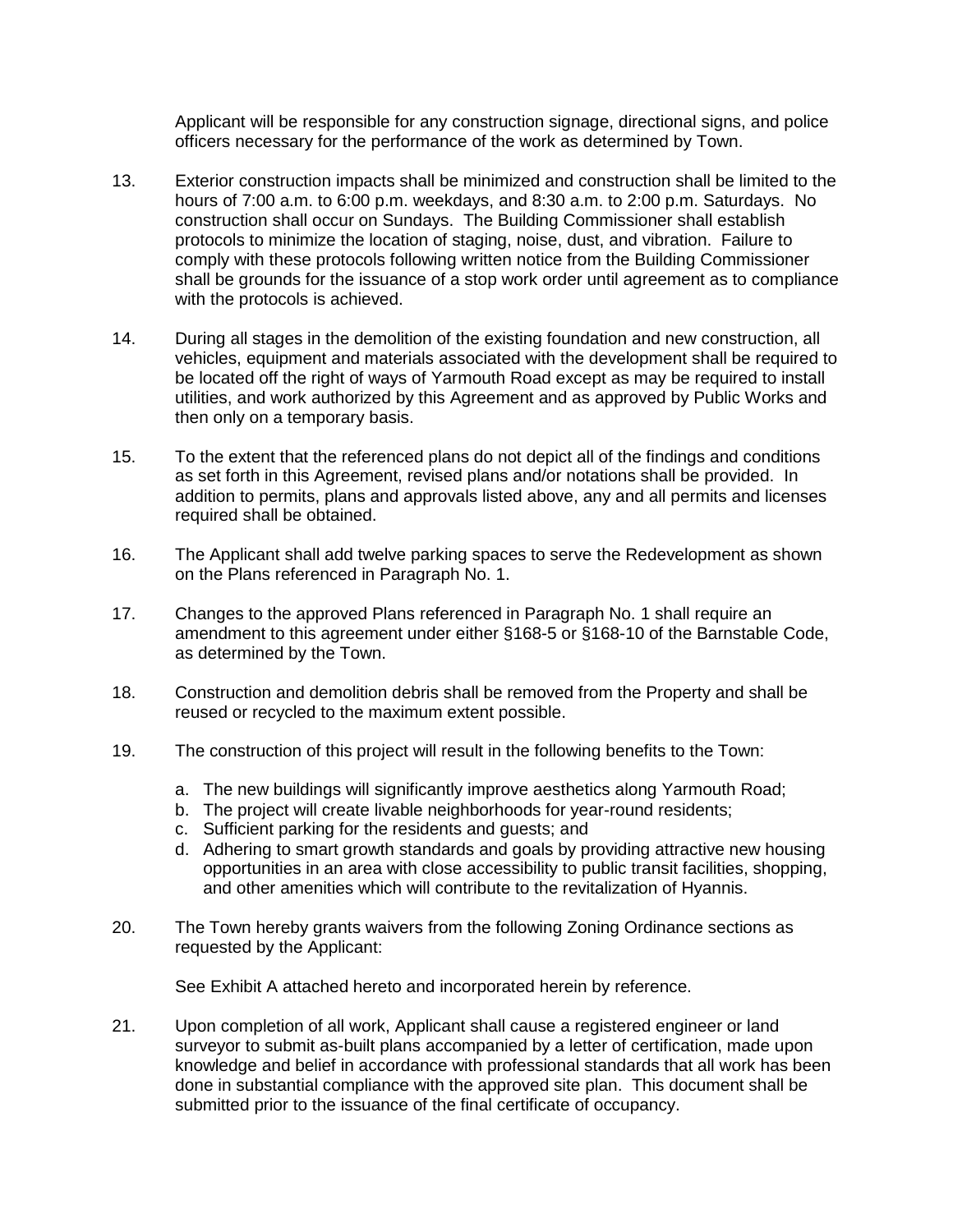- 22. The development allowed in this permit shall be considered full build-out of the property. The structures authorized shall not be expanded nor other buildings and structures added without compliance with §168-10 of the Barnstable Code.
- 23. All development rights granted under the Agreement shall run with the land. However, the Applicant agrees that 30 days prior to any change of ownership of the Property that written notice shall be sent to the Town Manager and further agrees that all terms and conditions of this regulatory agreement and amendments thereto, shall be binding on successive owners of the Property .
- 24. This Agreement shall be recorded with the Barnstable Registry of Deeds within sixty (60) days of its execution by the Town and a recorded copy shall be provided to the Barnstable Planning & Development Department, such recording to include the aforesaid Exhibit A hereto and an easement, as approved by the Town in substantially the same form as attached hereto in Exhibit C, attached hereto and incorporated herein by reference.

**IN WITNESS WHEREOF,** the parties have hereunto caused this Agreement to be executed, on the day and year first above written.

Dated this day of the set of the 2021.

\_\_\_\_\_\_\_\_\_\_\_\_\_\_\_\_\_\_\_\_\_\_\_\_\_\_\_\_ \_\_\_\_\_\_\_\_\_\_\_\_\_\_\_\_\_\_\_\_\_

Town of Barnstable **The Contract of Barnstable** Dunrovin Too, LLC

By: \_\_\_\_\_\_\_\_\_\_\_\_\_\_\_\_\_\_\_\_\_ By: \_\_\_\_\_\_\_\_\_\_\_\_\_\_\_\_\_\_\_\_\_\_\_ Mark S. Ells, Town Manager

# **COMMONWEALTH OF MASSACHUSETTS**

Barnstable, ss.

On this \_\_\_ day of \_\_\_\_\_\_\_\_\_\_, 2021, before me, the undersigned notary public, personally appeared Mark Ells, Town Manager of the Town of Barnstable, and proved to me through satisfactory evidence of identification, being (check whichever applies): Driver's license or other state or federal governmental document bearing a photograph image; Oath or affirmation of a credible witness known to me who knows the above signatory, or My own personal knowledge of the identity of the signatory, to be the person whose name is listed above, and acknowledged to me that he signed the foregoing instrument as his free act and deed as Town Manager of Barnstable and voluntarily for its stated purpose.

> Notary Public My Commission Expires:

\_\_\_\_\_\_\_\_\_\_\_\_\_\_\_\_\_\_\_\_\_\_\_\_\_\_\_\_\_\_

# **COMMONWEALTH OF MASSACHUSETTS**

Barnstable, ss.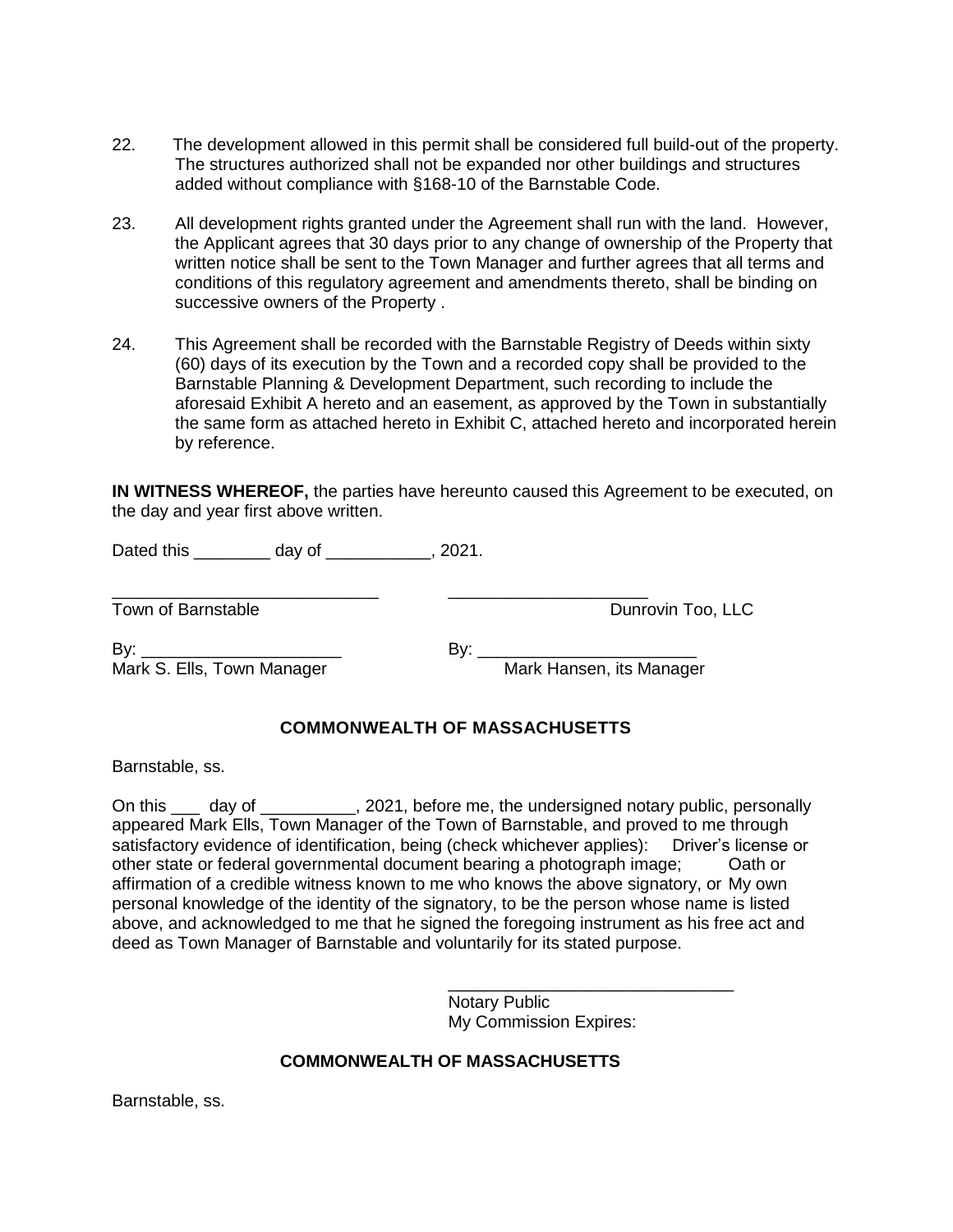On this \_\_\_ day of \_\_\_\_\_\_\_\_\_\_, 2021, before me, the undersigned notary public, personally appeared Mark Hansen, Manager of Dunrovin Too, LLC, and proved to me through satisfactory<br>evidence of identification, being (check whichever applies): Driver's license or other state evidence of identification, being (check whichever applies): or federal governmental document bearing a photograph image; Oath or affirmation of a credible witness known to me who knows the above signatory, or My own personal knowledge of the identity of the signatory, to be the person whose name is listed above, and acknowledged to me that he signed the foregoing instrument as his free act and deed as Manager of Dunrovin Too, LLC, and voluntarily for its stated purpose.

> \_\_\_\_\_\_\_\_\_\_\_\_\_\_\_\_\_\_\_\_\_\_\_\_\_\_\_\_\_\_ Notary Public My Commission Expires

**VOTE: Passes 13 Yes Roll Call: Atsalis, Bogan, Clark, Cullum, Dagwan, Rapp Grassetti, Hebert, Levesque, Neary, Schnepp, Shaughnessy, Starr, Steinhilber.**

| <b>REQUESTED ZONING WAIVERS</b>                                                                                     |                                                                                                                                                                                                                         |                                                                                  |                                                                                                                         |  |
|---------------------------------------------------------------------------------------------------------------------|-------------------------------------------------------------------------------------------------------------------------------------------------------------------------------------------------------------------------|----------------------------------------------------------------------------------|-------------------------------------------------------------------------------------------------------------------------|--|
| <b>Zoning Bylaw (date)</b>                                                                                          | <b>Required</b>                                                                                                                                                                                                         | <b>Provided</b>                                                                  | <b>Comments</b>                                                                                                         |  |
| <b>CODE 240-</b><br>24.1.4A(1)(h)<br><b>Permitted Uses</b>                                                          | Multifamily housing totaling not more<br>than six dwelling units per acre                                                                                                                                               | Required: 6<br>units<br>Provided: 8<br>units                                     |                                                                                                                         |  |
| CODE 240-24.1.4C<br>Dimensional, bulk<br>and other<br>requirements                                                  | A minimum front yard setback of 20' is<br>to be maintained from all streets                                                                                                                                             | Required<br>20'<br>Provided<br>$16.8'$ on<br>Yarmouth<br>and 11.0' on<br>Crocker |                                                                                                                         |  |
| CODE 240-24.1.4D<br>Site Development<br><b>Standards</b>                                                            | A perimeter of green space of not less<br>than 10' in width shall be provided,<br>such space to be planted and<br>maintained as green area and to be<br>broken only in a front yard by a<br>driveway and/or entry walk. | Required:<br>10<br>Provided:                                                     |                                                                                                                         |  |
| <b>CODE 240-</b><br>24.1.11A(4)(a)[2] Site<br>Development<br><b>Standards</b><br>Off-street parking<br>requirements | Off-street parking shall be provided<br>on-site                                                                                                                                                                         | Required:<br>12 <sup>°</sup><br>Provided:<br>12                                  | 7 Parking spaces<br>exist but with<br>redevelopment<br>parking will be<br>provided on<br>adjacent lot with<br>easement. |  |

**EXHIBIT A ZONING WAIVERS**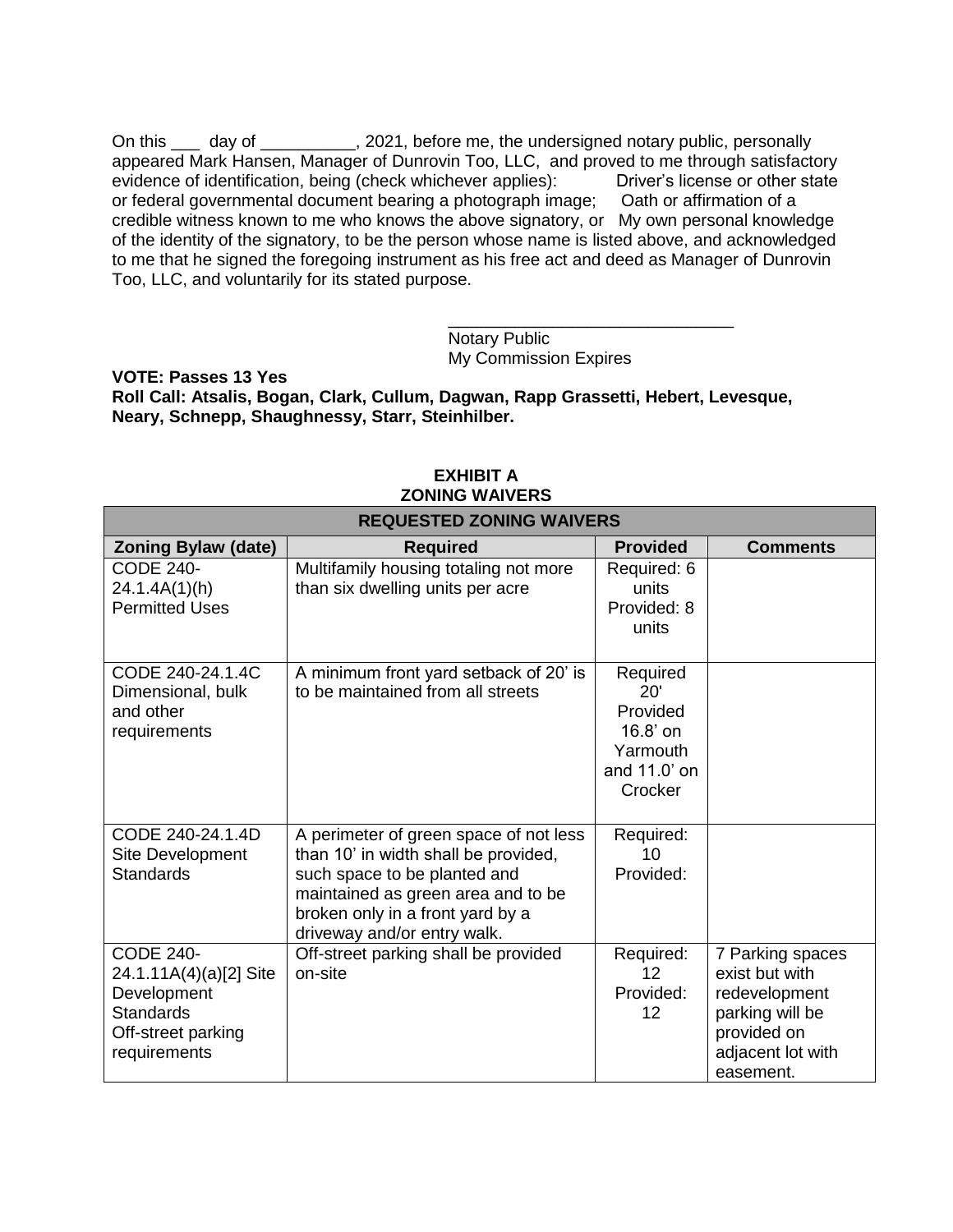| <b>CODE 240-</b>       | For parking lots of twenty-one or more | Required: | 12 parking spaces        |
|------------------------|----------------------------------------|-----------|--------------------------|
| 24.1.11A(4)(d)[4] Site | spaces at least 10% of the interior    | Provided: | will be provided         |
| Development            | parking lot must be landscaped.        |           | pursuant to an           |
| <b>Standards</b>       | Planting along the perimeter shall not |           | easement are             |
| Parking lot            | be considered as part of the 10%.      |           | dedicated for 68         |
| landscaping            | Interior planting beds are ideally     |           | Yarmouth Road but        |
|                        | continuous to allow for maximum plant  |           | with all parking be      |
|                        | bed size and are constructed as rain   |           | provided at 27           |
|                        | gardens to control storm water. No     |           | Crocker Street, the      |
|                        | landscaped island shall be less than   |           | total parking at 27      |
|                        | six feet wide, except that in parking  |           | <b>Crocker Street is</b> |
|                        | lots with 51 or more parking spaces    |           | over 21 spaces.          |
|                        | where the minimum island width shall   |           |                          |
|                        | be 10 feet.                            |           |                          |

# **2022-037 APPOINTMENTS TO A BOARD/COMMITTEE/COMMISSION INTRO: 10/21/2021, 11/04/2021**

Upon a motion duly made and seconded it was

**RESOLVED:** That the Town Council appoints the following individuals to a multiple-member Board/Committee/Commission: **Disability Commission:** Jerilyn DiCostanzo, as a regular member to a term expiring 6/2022; **Shellfish Advisory Committee:** Doug Crook, a regular member to a term expiring 06/2024; **Zoning Board of Appeals:** Denise Thorne Johnson, as an associate member to a term expiring 06/2023

## **VOTE: PASSES 13 YES**

**Roll Call: Atsalis, Bogan, Clark, Cullum, Dagwan, Rapp Grassetti, Hebert, Levesque, Neary, Schnepp, Shaughnessy, Starr, Steinhilber.**

## **2022-038 AUTHORIZATION TO EXPEND A GRANT IN THE AMOUNT OF \$250,000 FROM THE COMMONWEALTH OF MASSACHUSETTS, DEPARTMENT OF HOUSING AND COMMUNITY DEVELOPMENT HOUSING CHOICE COMMUNITIES GRANT PROGRAM INTRO: 11/04/2021**

Elizabeth Jenkins Director of Planning and Development gave the rationale, and thanked Kate Maldonado, Assistant Director and Town Engineer Griffin Beaudoin for their work on this project.

Upon a motion duly made and seconded it was

**RESOLVED:** That the Town Council does hereby authorize the Town Manager to contract for and expend a Housing Choice Communities grant in the amount of **\$250,000** from the Commonwealth of Massachusetts, Department of Housing and Community Development to support the planned replacement of the sewer pump station at 720 Main Street.

# **VOTE: PASSES 13 YES**

**Roll Call: Atsalis, Bogan, Clark, Cullum, Dagwan, Rapp Grassetti, Hebert, Levesque, Neary, Schnepp, Shaughnessy, Starr, Steinhilber.**